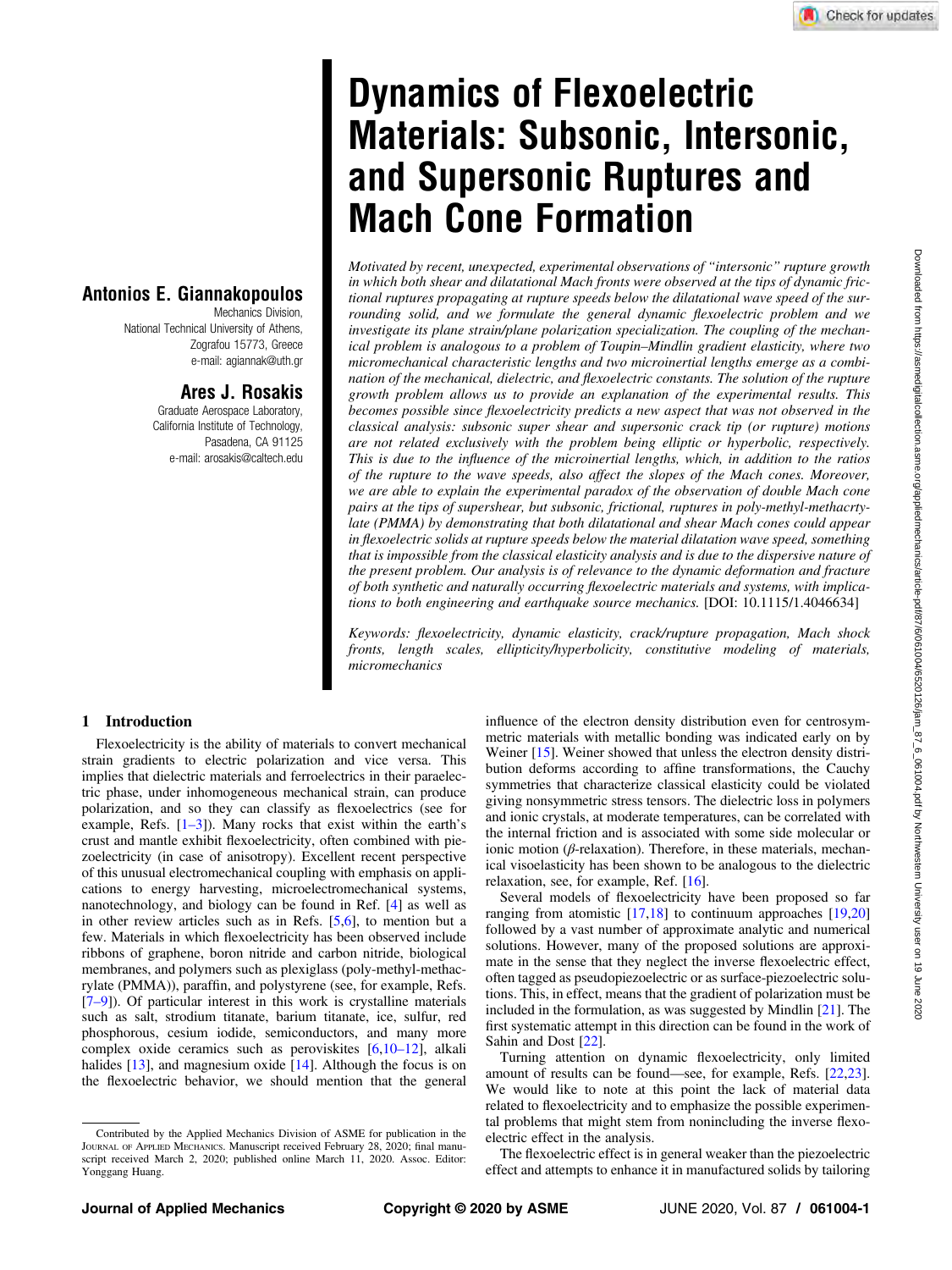<span id="page-1-0"></span>their microstructure can be found in several works that include composites or specific shapes of porosity (see Ref. [[4](#page-8-0)] and references therein). At small scales, however, the flexoelectric effect is indeed important, which makes it paramount in the vicinity of defects in all dielectrics due to the strong strain inhomogeneities encountered, for example, at crack tips and dislocation cores. A first attempt to model such defects can be found in the work of Mao and Purohit [\[24](#page-8-0)] who presented a static analysis of cracks and dislocations by introducing a strain gradient elasticity methodology, however, neglecting the inverse flexoelectric effect (i.e., the polarization gradient).

Regarding the importance of dynamics, it should be noted that there are many practical cases where stress wave- and shock wave-induced loading enhances the flexoelectric response and influences materials and device reliability. As only one example, the protection of electric devises and high-pressure diagnostic equipment from spurious electrical effects, when mechanically shocked under operation (e.g., impact from accidental drop, explosion), brings about the dramatic drop of electric resistivity of many dielectrics subjected to mechanical shock conditions. One can see, for example, the early works of Brich et al. and Joigneau and Thaivervin [\[25,26](#page-8-0)], where it was found experimentally that electric voltage appeared due to mechanically induced polarization, proportional to the shock pressure, corresponding to the entrance and exit of the shock fronts. At the shock front, the strain gradient is very high; therefore, the flexoelectric phenomenon could account for such electric resistivity observations. At a vastly different length scale, such phenomena are also to be expected in Seismology and Earthquake Source Mechanics [[27\]](#page-8-0), as dynamic shear ruptures propagating along faults are long known to be the key mechanism of generating earthquakes [\[28](#page-8-0)].

The recent experimental discovery of super shear dynamic ruptures, whose speeds exceed the shear wave speed  $[28-33]$ , has once again brought to the forefront the connection between shock wave fronts and the flexoelectric response and has inspired the present study. Indeed, such shear ruptures, like frictional earthquake ruptures, propagate along week planes and have been shown to be able to exceed characteristic material wave speeds. The laboratory experiments, typically conducted in specimens made of polymers such as Homalite-100, have revealed the existence of Mach line structures originating at their dynamically moving rupture tips as expected by classical elasticity when characteristic wave speeds are exceeded by the ruptures. Such structures, which originate at the dynamically moving rupture tips, propagate almost unattenuated away from the fracture or the frictional fault planes, while sweeping the solid, and feature very large strain rates along their length and very high local strain gradients across them [\[33](#page-8-0)]. As we discuss in the present paper, these gradients are expected to greatly enchase the ferroelectric effect and to produce local phenomena observable by detailed and dynamic experimental measurements of mechanical field quantities and their gradients near the growing rupture fronts. Regarding "real earthquakes," the experimental discovery of supershear ruptures in the lab has motivated field seismologist to look closer at field evidence for large-magnitude earthquakes propagating at the supershear speed, and as a result, the reporting of such events, formerly thought to be rare, have significantly multiplied (e.g., Refs. [34–38]). Given that supershear rupture is indeed a possibility during large real earthquakes and that many crustal rock types (much like some of the polymers used in the experiments) are also thought to be flexoelectric, the existence of the anticipated Mach lines at the rupture tips is expected to promote especially strong flexoelectric effects during supershear natural earthquakes and are thus of great relevance to the present study.

Indeed, the most recent dynamic frictional shear rupture experiments by Gori et al. [[39\]](#page-8-0) have provided yet the strongest motivation for the present analysis. Some of the experiments reported in that study was different than our earlier ones in two respects. First, they were conducted using specimens of PMMA. Second, they used a new, ultra-fast, diagnostic technique [\[40,41](#page-8-0),[33](#page-8-0)] capable of recording full-field maps of all components of displacement, strain, and strain

rate near the propagating rupture in real time. This method, called dynamic digital image correlation (DIC), has been used in conjunction with ultra-high-speed photography to accurately visualize strain discontinuities (such as those associated with Mach lines), more accurately than ever before [[33\]](#page-8-0). The experiments of Gori et al. revealed ruptures propagating at speeds way above the dynamic shear wave speed but just below the dynamic dilatational wave speed of PMMA. According to the classical elasticity theory, this would imply the existence of only one set of Mach lines (shear strain discontinuities) emitted from the rupture tip since only the shear wave speed was exceeded. Instead, the measurement revealed two distinct sets of Mach lines (one featuring shear and the other dilatational strain jumps). This is an observation, which is clearly inconsistent with classical elasticity predictions, and its explanation necessitates invoking a more complex constitutive description of the solid hosting the rupture. This description could be, for example, a flexoelectric constitutive law of the type used in the analysis of moving screw dislocations that has recently been considered by Giannakopoulos and Th [[42\]](#page-8-0) or a viscoelastic constitutive description as discussed and proposed by Gori et al. Giannakopoulos and Th have concentrated on the antiplane problem, i.e., the screw dislocation problem moving with the constant speed. Their analysis showed similar interplay of the dynamics of the screw dislocation motion with the general shear waves that will be treated in this work: possible appearance of shear Mach lines under rupture speeds that are less than the characteristic shear wave speed.

Motivated by the above experimental observations, we first pose here the general 3D dynamic problem of dynamic, flexoelectricity, and also specialize it in two dimensions. We then investigate the in-plane, steady-state ruptures in flexoelectric solids and explore the unusual Mach line phenomena that occur as the rupture tip speeds are increased and exceed, characteristic wave speeds of the solid. The starting point for explaining the experimental observations is solving the dynamic in-plane crack problem of an elastic dielectric solid that includes the effect of polarization gradient and flexoelectricity due to strain gradient. Here, flexoelectricity is considered to be the only source of strain gradient effects since most amorphous materials (such as PMMA) have very small purely elastic nonlocal lengths [[43\]](#page-8-0). We show that the coupling of the mechanical problem is analogous to a problem of Toupin–Mindlin gradient elasticity where two micromechanical characteristic lengths and two microinertial length emerge as a combination of the mechanical, dielectric, and flexoelectric constants. The microstructural lengths connect to the (well known in the context of gradient elasticity) displacement curvature. The microinertial lengths are less referenced (and hardly considered in metrology) essentially introduce a nonclassic kinetic energy term that connects to the microrotations of the matter. Moreover, the nonclassical boundary conditions related to the dynamic gradient elasticity are naturally related to the dielectric boundary conditions. As a result, regarding the mechanical response, the dynamic flexoelectric problem reduces to a dynamic gradient elasticity problem.

The solution of the reduced, in-plane, rupture growth problem allows us to directly connect with the unexpected experimental observations of dual (shear and dilatational Mach lines) for supershear but still subsonic rupture growth. This becomes possible since flexoelectricity predicts a new aspect that was not observed in the classic analysis: subsonic supershear and supersonic rupture tip motions are not related exclusively with the problem being elliptic or hyperbolic, respectively. This has to do with the influence of the emerging microinertial lengths, which also affect the slope of the Mach cones. Moreover, dilatational Mach cones could appear at rupture speeds below the material dilatation wave speed, something that is impossible from the classical elasticity analysis and is due to the dispersive nature of present problem.

#### 2 Continuum Flexoelectricity

We examine a homogeneous linear flexoelectric solid (being dielectric at the same time) with an energy density due to elastic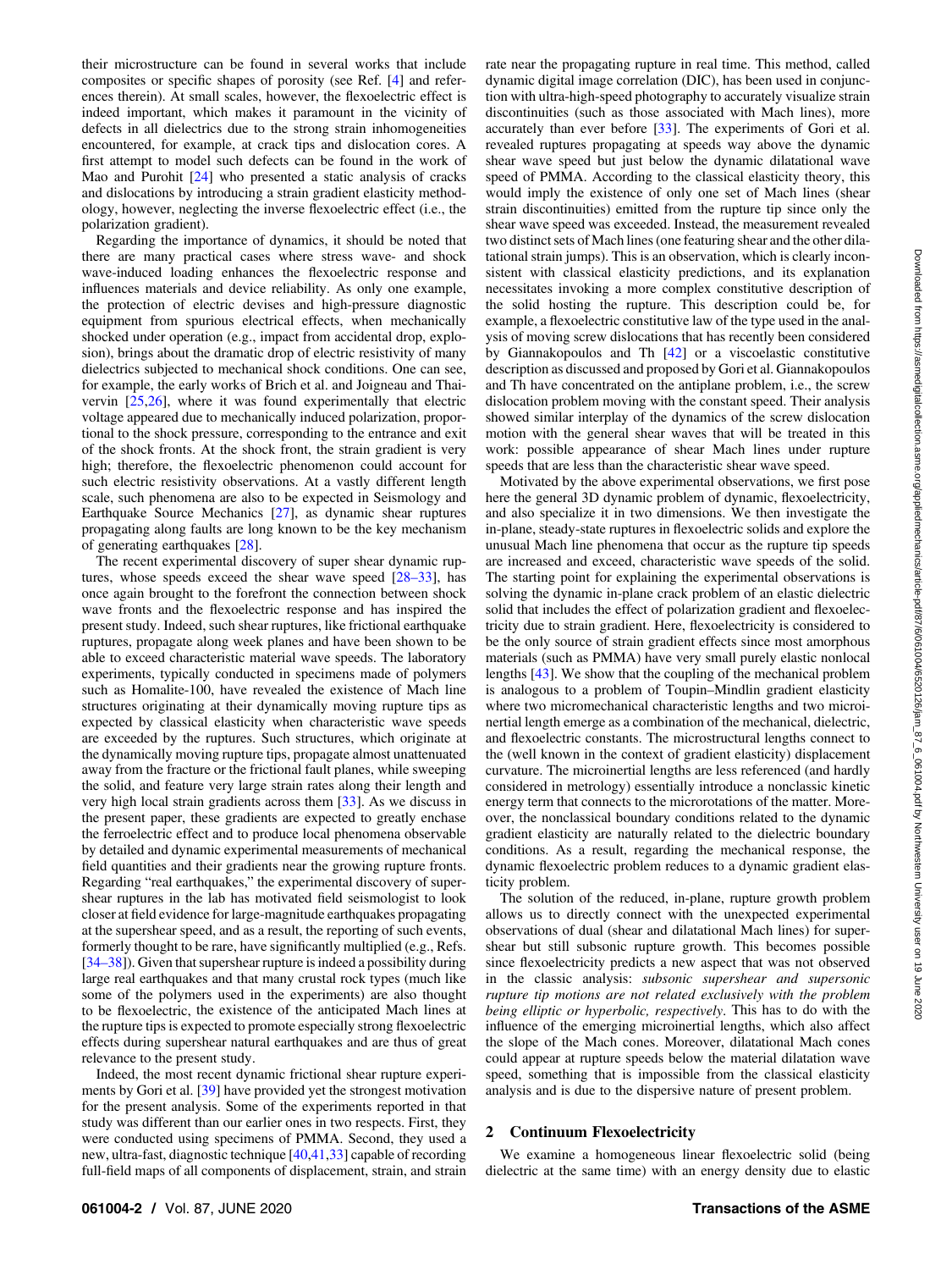<span id="page-2-0"></span>deformation and electric polarization, which depends on the strain gradients. Reverse flexoelectricity implies that the gradient of the polarization produces strain and should be included in the energy density. The elastic strain energy due to strain gradient effects will not be considered, and the kinetic strain energy will not include microrotational effects. These assumptions mean that there are no a priori internal length scales as implied in nonlocal elastic theories. However, we will show that the coupling of the mechanical and the electrical problem gives rise to microstructural and microinertial lengths resulting from the coupling.

In what follows, consider the flexoelectric problem with key unknowns, the material displacement vector  $u_i$  (m), the material polarization vector  $P_i$  (C/m<sup>2</sup>), and the electric potential  $\Phi$  (Nm/ C). These are functions of the (right-handed) Cartesian coordinates  $x_1, x_2$ , and  $x_3$  and the time t. The linear internal energy density function that includes deformation and polarization is given as follows [[19,21,23](#page-8-0)]:

$$
W = \begin{bmatrix} \frac{1}{2} a_{ij} P_i P_j + \frac{1}{2} b_{ijkl} P_{j,i} P_{l,k} + \frac{1}{2} c_{ijkl} \varepsilon_{ij} \varepsilon_{kl} + e_{ijkl} P_{j,i} \varepsilon_{kl} \\ + f_{ijkl} P_i \varepsilon_{kl,j} + b_{ij}^0 P_{j,i} \end{bmatrix}
$$
 (1)

The mechanical linear strain is related to the displacement vector as  $\varepsilon_{ij} = (u_{i,j} + u_{j,i})/2$ .  $P_{i,j}$  is the gradient of the polarization vector  $P_i$ , and  $\varepsilon_{ijk}$  are the gradients of the strains. Repeated indices imply summation from 1 to 3 and ( ) $i = \partial/\partial x_i$ . The compatibility equations are identical to classic linear elasticity. The form of the energy density function (1) omits an extra term that ensures thermodynamic stability of the total energy ( $1/2g_{ijklmn} u_{i,jk} u_{l,mn}$ ). This term represents the contribution of purely elastic nonlocal effects.

It has been found however (see erratum in Ref. [\[19](#page-8-0)]) that, for most problems, excluding this contribution is generally small, although, if flexoelectricity is incorporated, it is required to guarantee thermodynamic stability. For some problems, this omission (or inclusion) of this term may be important especially where the stability is an issue.

The material constants are as follows: the elastic constant tensor  $c_{ijkl}$  (N/m<sup>2</sup>), the flexoelectric coefficient tensor  $f_{ijkl}$  (Nm/C), the reciprocal dielectric susceptibility tensor  $a_{ij}$  (Nm<sup>2</sup>/C<sup>2</sup>), the inverse flexoelectric coefficient tensor  $e_{ijkl}$  (Nm/C), and the gradient polarization coupling tensor  $b_{ijkl}$  (Nm<sup>4</sup>/C<sup>2</sup>). The symmetries of the above constants have been addressed in Ref. [\[44](#page-8-0)]. The constants  $b_{ij}^0$  are related to the surface energy per unit area  $T_s = (n_i b_{ij}^0 P_j)/2$ with  $n_i$  being the unit normal vector pointing outside the flexoelectric body [\[21\]](#page-8-0).

The Maxwell electric self-field is  $E_i = -\Phi_i$  (N/C). The total electric enthalpy is as follows:

$$
\bar{H} = W - \frac{1}{2} \varepsilon_0 \Phi_{,i} \Phi_{,i} + \Phi_{,i} P_{,i} \tag{2}
$$

where  $\varepsilon_0 \approx 8.854 \times 10^{-12} \text{ C}^2/\text{N/m}^2$  is the dielectric permittivity of vacuum (assumed to surround the body) [\[45](#page-8-0)].

The kinetic energy density is as follows:

$$
T = \frac{1}{2}\rho \dot{u}_3 \dot{u}_3 \tag{3}
$$

where  $\rho$  is the material mass density and  $\dot{u}_i = \partial u_i / \partial t$  is the material velocity vector. If  $\rho = 0$ , the problem reduces to the static case.

Accordingly, the constitutive equations are written as follows:

(1) Cauchy (symmetric) stress tensor:

$$
\sigma_{ij} = \frac{\partial W}{\partial \varepsilon_{ij}} = c_{ijkl} \varepsilon_{kl} + e_{klij} P_{l,k}
$$
(4)

(2) Dipolar stress tensor:

$$
\tau_{ijk} = \frac{\partial W}{\partial \varepsilon_{jk,i}} = f_{lijk} P_l \tag{5}
$$

(3) Effective local electric force:

$$
\bar{E}_k = -\frac{\partial U}{\partial P_k} = -(a_{kj}P_j + f_{klij}\varepsilon_{ij,l})
$$
\n(6)

(4) Polarization gradient force:

$$
E_{ij} = \frac{\partial W}{\partial P_{j,i}} = b_{ijkl} P_{l,k} + e_{ijkl} \varepsilon_{kl} + b_{ij}^0 \tag{7}
$$

We will concentrate in the isotropic response [[23\]](#page-8-0), and in this case, the material tensors become

$$
a_{ij} = a\delta_{ij} \tag{8}
$$

$$
c_{ijkl} = c_{12}\delta_{ij}\delta_{kl} + c_{44}(\delta_{ik}\delta_{jl} + \delta_{jk}\delta_{il})
$$
\n(9)

$$
f_{ijkl} = f_{12}\delta_{ij}\delta_{kl} + f_{44}(\delta_{ik}\delta_{jl} + \delta_{jk}\delta_{il})
$$
 (10)

$$
e_{ijkl} = e_{12}\delta_{ij}\delta_{kl} + e_{44}(\delta_{ik}\delta_{jl} + \delta_{jk}\delta_{il})
$$
 (11)

 $b_{ijkl} = b_{12}\delta_{ij}\delta_{kl} + b_{44}(\delta_{ik}\delta_{jl} + \delta_{jk}\delta_{il}) + b_{77}(\delta_{ik}\delta_{jl} - \delta_{jk}\delta_{il})$  (12)

$$
b_{ij}^0 = b_0 \delta_{ij} \tag{13}
$$

where  $\delta_{ij}=0$  is Kronecker's delta (identity tensor). All material constants are positive definite and bounded. The dielectric susceptibility  $\chi$  relates to the dielectric constant of vacuum  $\varepsilon_0$  as  $1/a = \chi \varepsilon_0$ . The classic elastic dielectric case is obtained if  $f_{ijkl}=0$  and  $e_{ijkl}=0$ , whereas the classic elastic case requires additionally  $a_{ij}=0$  and  $b_{ij}^0 = 0$ . If only  $f_{ijkl} = 0$ , we recover the formulation of Mindlin [[21,46](#page-8-0)] for a dielectric solid with polarization gradient.

Using Hamilton's principle (least action), which is minimization of the total electric enthalpy with respect to  $u_i$  and  $P_i$  in the whole body volume V and arbitrary time interval  $0, t_1$ ,

$$
\int_{0}^{t_2} \int_{V} \delta(\bar{H} - T)dVdt = 0
$$
\n(14)

we obtain the Euler conditions for all the material points of the body (in the presence of body forces  $X_i$  (N/m<sup>3</sup>) and initial electric field  $E_i^0$ (N/C):

(1) Conservation of linear momentum:

$$
\sigma_{ji,j} - \tau_{kji,jk} + X_i = \rho \ddot{u}_i \tag{15}
$$

(2) Conservation of electric field:

$$
\bar{E}_j + E_{ij,i} - \Phi_j + E_j^0 = 0 \tag{16}
$$

(3) Maxwell equations inside the body:

$$
-\varepsilon_0 \Phi_{,ii} + P_{i,i} = 0 \tag{17}
$$

(4) Maxwell equations outside the body become:

$$
\nabla^2 \Phi = \Phi_{,11} + \Phi_{,22} + \Phi_{,33} = 0 \tag{18}
$$

The corresponding, work conjugate, boundary conditions are summarized in Table [1](#page-3-0). The electric boundary conditions can be materialized with appropriate steady-state currents applied by surface conductors [[47\]](#page-8-0).

#### Journal of Applied Mechanics JUNE 2020, Vol. 87 / 061004-3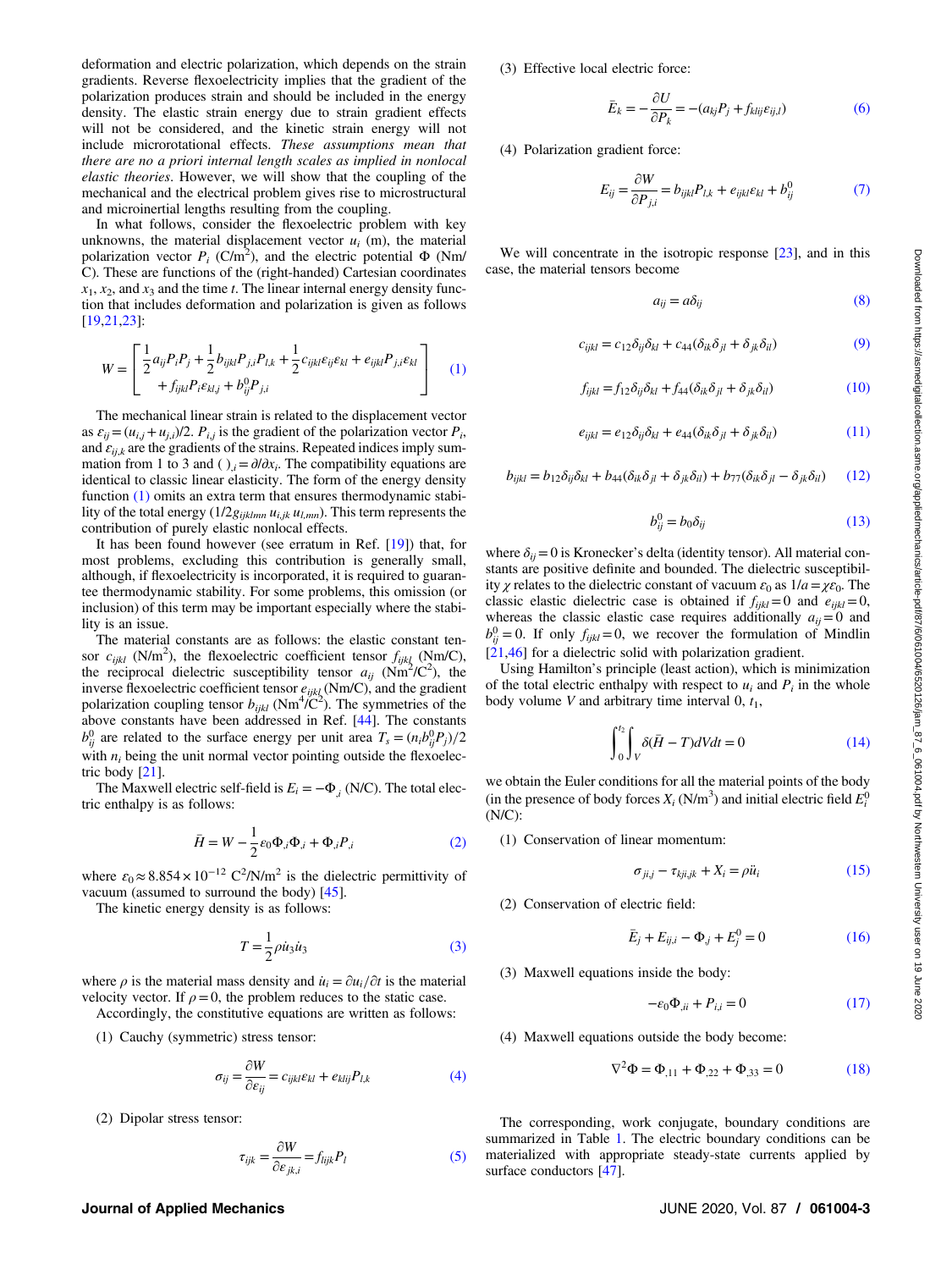<span id="page-3-0"></span>Table 1 Mutually exclusive boundary conditions for the flexoelectric problem

| <b>Essential boundary</b><br>conditions | Dynamic boundary conditions                                                                     |  |
|-----------------------------------------|-------------------------------------------------------------------------------------------------|--|
| $P_i$                                   | $n_i E_{ii}$                                                                                    |  |
| Φ                                       | $n_i(-\varepsilon_0 \mathbb{I} \Phi_i \mathbb{I} + P_i) = 0$                                    |  |
| $Du_i$                                  | $r_i = \tau_{kii} n_k n_i$                                                                      |  |
| $u_i$                                   | $t_i = \sigma_{ii} n_i - \tau_{kii,k} n_i + (D_l n_l) n_i n_k \tau_{kii} - D_i(\tau_{kii} n_k)$ |  |

*Notes: n<sub>i</sub>* is the unit normal vector pointing outside the body,  $D \equiv n_k \partial/\partial x_k$  is the normal to the surface derivative,  $D_j \equiv (\delta_{jk} - n_j n_k) \partial/\partial x_k$  is the tangential to the surface derivative, and  $[[ \, ]] = ( )^+ - ( )^-$  is the jump from outside of the body  $(+)$  to the inside of the body  $(-)$ .

The initial conditions are as follows:

$$
u_i(\mathbf{x}, 0) = u_i^0(\mathbf{x})
$$
  
\n
$$
\dot{u}_i(\mathbf{x}, 0) = \dot{u}_i^0(\mathbf{x})
$$
  
\n
$$
P_i(\mathbf{x}, 0) = P_i^0(\mathbf{x})
$$
\n(19)

where  $u_i^0$  is the initial displacement vector,  $\dot{u}_i^0$  is the initial velocity vector, and  $P_i^0$  is the initial polarization vector. The initial fields are considered to be known and are often taken to be zero.

Furthermore, assuming zero body forces and initial electric field  $(X_i = 0, E_i^0 = 0)$ , we transform Eqs. [\(15\)](#page-2-0) and [\(16\)](#page-2-0) into Navier-type of equations:

$$
c_{44}\nabla^2 u_i + (c_{12} + c_{44})\nabla_i(\nabla_k u_k) + (e_{44} - f_{12})\nabla^2 P_i
$$
  
+ 
$$
(e_{12} + e_{44} - 2f_{44})\nabla_i(\nabla_k P)_k = \rho \ddot{u}_i
$$
 (20)

$$
(e_{44} - f_{12})\nabla^2 u_i + (d_{12} + d_{44} - 2f_{44})\nabla_i(\nabla_k u_k) + (b_{44} + b_{77})\nabla^2 P_i
$$
  
+ 
$$
(b_{12} + b_{44} - b_{77})\nabla_i(\nabla_k P)_k - aP_i - \Phi_i = 0
$$
 (21)

where  $\nabla^2 = \nabla_k \nabla_k = \frac{\partial^2}{\partial x_1^2} + \frac{\partial^2}{\partial x_2^2} + \frac{\partial^2}{\partial x_3^2}$  is the Laplacian operator and  $\nabla^4 = \nabla^2 \nabla^2$  is the biharmonic operator. Note that, if  $f_{ijkl}=0$ ,  $e_{ijkl}=0$ , and  $a_{ij}=0$ , we obtain from Eq. (20) the classic elastodynamic equations and Eq. (21) is identically zero.

We now focus in the general solution of Eqs.  $(20)$  and  $(21)$ together with Eq. [\(17\)](#page-2-0). In the [Appendix,](#page-6-0) we show that the complete solution can be formulated as a Helmholtz decomposition of both the displacement and the polarization vectors as follows:

$$
\mathbf{u} = \nabla \phi + \nabla \times \mathbf{H}, \quad \nabla \cdot \mathbf{H} = 0 \tag{22}
$$

$$
\mathbf{P} = \nabla \chi + \nabla \times \mathbf{K}, \quad \nabla \cdot \mathbf{K} = 0 \tag{23}
$$

where  $\nabla$  is the gradient operator,  $\phi(\mathbf{x}, t)$  and  $\chi(\mathbf{x}, t)$  are scalar functions, whereas  $H(x, t)$  and  $K(x, t)$  are vector functions that are solutions of

$$
\nabla^2 \phi - \ell_p^2 \nabla^4 \phi = \frac{1}{c_p^2} (\ddot{\phi} - h_p^2 \nabla^2 \ddot{\phi})
$$
 (24)

$$
\nabla^2 \mathbf{H} - \ell_s^2 \nabla^4 \mathbf{H} = \frac{1}{c_s^2} (\dot{\mathbf{H}} - h_s^2 \nabla^2 \ddot{\mathbf{H}})
$$
 (25)

$$
\nabla^2 \chi - \ell_p^2 \nabla^4 \chi = \frac{1}{c_p^2} \left( \frac{e_{11} - f_{11}}{a + \varepsilon_0^{-1}} \nabla^2 \ddot{\phi} \right)
$$
 (26)

$$
\nabla^2 \mathbf{K} - \ell_s^2 \nabla^4 \mathbf{K} = \frac{1}{c_s^2} \left( \frac{e_{44} - f_{44}}{a} \nabla^2 \ddot{\mathbf{H}} \right)
$$
(27)

where the characteristic dilatation and shear speeds appear as in the classic elastodynamics

$$
c_p = \sqrt{\frac{c_{11}}{\rho}} = \sqrt{\frac{c_{12} + 2c_{44}}{\rho}} = \sqrt{\frac{\lambda + 2\mu}{\rho}} = \sqrt{\frac{E(1 - \nu)}{\rho(1 + \nu)(1 - 2\nu)}}
$$
  

$$
c_s = \sqrt{\frac{c_{44}}{\rho}} = \sqrt{\frac{\mu}{\rho}} = \sqrt{\frac{E}{2\rho(1 + \nu)}} < c_p
$$
 (28)

where  $E$  and  $\nu$  are the Young's modulus and the Poisson's ratio, respectively, and  $(\lambda, \mu)$  are the Lame constants. Moreover, in the above equations, four lengths appear, defined by

$$
\{\mu, a, f_{12}, f_{44}, e_{44}, b_{44} + b_{77}, \mu(b_{44} + b_{77}) - e_{44}^2\} > 0
$$
  

$$
\ell_s^2 = \frac{b_{44} + b_{77}}{a} - \frac{(e_{44} - f_{12})^2}{\mu a} \ge 0
$$
  

$$
h_s^2 = \frac{(b_{44} + b_{77})}{a} \ge \ell_s^2 \ge 0
$$
 (29)

$$
\{b_{11} = b_{12} + 2b_{44}, \ a, f_{11} = f_{12} + 2f_{44}, f_{44}, (\lambda + 2\mu)b_{11} - e_{11}^2\} > 0
$$

$$
\ell_p^2 = \frac{b_{11}}{a + \varepsilon_0^{-1}} - \frac{(e_{44} - f_{12})^2}{(\lambda + 2\mu)(a + \varepsilon_0^{-1})} \ge 0
$$
  

$$
h_p^2 = \frac{b_{11}}{a + \varepsilon_0^{-1}} \ge \ell_p^2 \ge 0
$$
 (30)

Thus, we obtain two "microstructural"–related lengths ( $\ell_p$ ,  $\ell_s$ ) and two "microinertial"–related lengths  $(h_p, h_s)$ . Note that the positiveness of the lengths stems from the assumed convexity of the energy density. Gradient dielectricity also yields the internal lengths  $(\ell_p, \ell_s)$  and  $(h_p, h_s)$  [\[46](#page-8-0)], while flexoelectricity leads to higher microstructural lengths, compared to gradient dielectricity. Typical material constants for PMMA were estimated and are given in Table 2 and are obtained from Refs. [\[9,](#page-8-0)48–53]. Note that the mechanical response is similar to the Mindlin's model of linear elastic solids with microstructure [\[54](#page-8-0)].

The material constants of Table 2 suggest microstructural lengths  $\ell_p$ =2.9 nm and  $\ell_s$ =4.521 nm and microinertial lengths  $h_p$ = 3.2075 nm and  $h_s = 4.535$  nm according to Eqs. (29) and (30), respectively.

The present work focuses on the mechanical response, solving Eqs. (24) for  $\phi(\mathbf{x}, t)$  and (25) for  $\mathbf{H}(\mathbf{x}, t)$ . Once the displacement vector is found, the polarization vector can be found from the solution of Eq. (26) for  $\chi$ (**x**, *t*) and Eq. (27) for **K**(**x**, *t*). We further note that polarization exhibits a size effect similar to the size effect of the mechanical displacement. Finally, electric potential can be obtained from the polarization vector from the solution of Eqs. [\(17\)](#page-2-0) and [\(18\).](#page-2-0) Note that, as in the classic elastodynamics, the present Helmholtz decomposition approach cannot be simply reduced to the static case, by omitting the acceleration terms [\[55](#page-8-0)].

Table 2 Typical material constants of PMMA

| Constant            | Value                     | Units             |
|---------------------|---------------------------|-------------------|
| $\mu(c_{44})$       | 2.215                     | GPa               |
| $c_{11}$            | 9.585                     | GPa               |
| $/e_{44} - f_{12}/$ | 7.015                     | $Nm/C = V$        |
| $/e_{11} - f_{11}/$ | 56.12                     | $Nm/C = V$        |
| $b_{11}$            | $1.807 \times 10^{-6}$    | $Nm^4/C^2$        |
| $b_{44}$ (assumed)  | $1.807 \times 10^{-6}$    | $Nm^4/C^2$        |
| $b_{77}$ (assumed)  | $1.807 \times 10^{-6}$    | $Nm^4/C^2$        |
| a                   | $6.275 \times 10^{10}$    | $Nm^2/C^2$        |
| $\epsilon_0$        | $8.85400 \times 10^{-12}$ | $C^2/(Nm^2)$      |
| $\rho$              | 1180                      | kg/m <sup>3</sup> |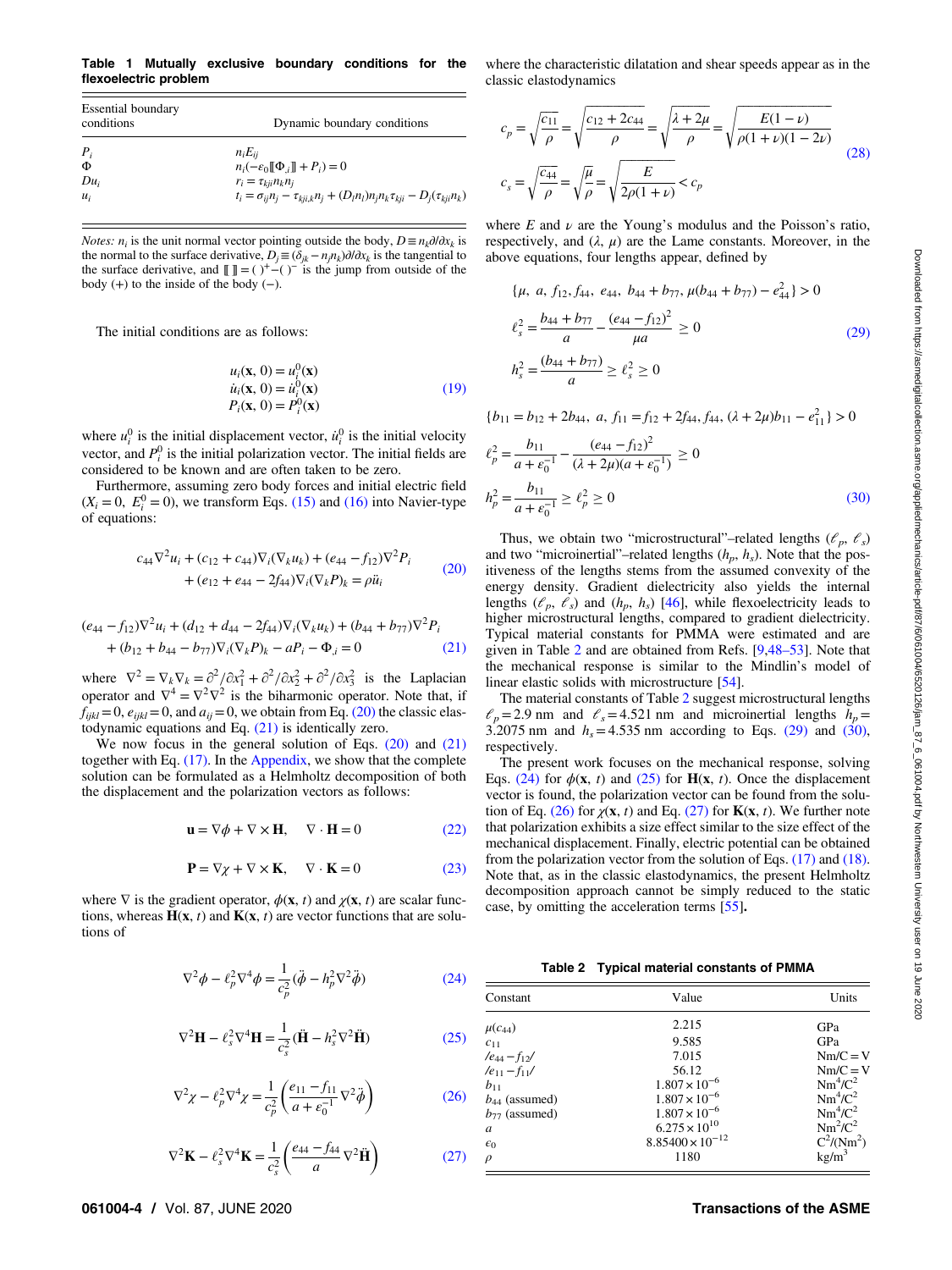#### <span id="page-4-0"></span>3 The Plane Strain/Plane Polarization Problem

Section [2](#page-1-0) is now particularized to the plain strain problem (parallel to the  $x_3=0$  plane), where (in the absence of body forces and initial electric field) the displacement field is as follows:

$$
u_1(x_1, x_2, t) = \frac{\partial \phi}{\partial x_1} - \frac{\partial H_3}{\partial x_2}
$$
  

$$
u_2(x_1, x_2, t) = \frac{\partial \phi}{\partial x_2} - \frac{\partial H_3}{\partial x_1}
$$
  

$$
u_3(x_1, x_2, t) = 0
$$
 (31)

with unknown potentials  $\phi(x_1, x_2, t)$  and  $H_3(x_1, x_2, t)$ . Accordingly, the polarization vector is as follows:

$$
P_1(x_1, x_2, t) = \frac{\partial \chi}{\partial x_1} - \frac{\partial K_3}{\partial x_2}
$$
  
\n
$$
P_2(x_1, x_2, t) = \frac{\partial \chi}{\partial x_2} - \frac{\partial K_3}{\partial x_1}
$$
  
\n
$$
P_3(x_1, x_2, t) = 0
$$
\n(32)

with unknown potentials  $\chi(x_1, x_2, t)$  and  $K_3(x_1, x_2, t)$ .

The electric potential is  $\Phi = \Phi(x_1, x_2, t)$ .

The mechanical dynamic Eqs. [\(24\)](#page-3-0) and [\(25\)](#page-3-0) become

$$
\nabla^2 \phi - \ell_p^2 \nabla^4 \phi = \frac{1}{c_p^2} (\ddot{\phi} - h_p^2 \nabla^2 \ddot{\phi})
$$
 (33)

$$
\nabla^2 H_3 - \ell_s^2 \nabla^4 H_3 = \frac{1}{c_s^2} (\ddot{H}_3 - h_s^2 \nabla^2 \ddot{H}_3)
$$
 (34)

The polarization equations  $(26)$  and  $(27)$  become

$$
\nabla^2 \chi - \ell_p^2 \nabla^4 \chi = \frac{1}{c_p^2} \left( \frac{e_{11} - f_{11}}{a + \epsilon_0^{-1}} \nabla^2 \ddot{\phi} \right)
$$
(35)

$$
\nabla^2 K_3 - \ell_s^2 \nabla^4 K_3 = \frac{1}{c_s^2} \left( \frac{e_{44} - f_{44}}{a} \nabla^2 \ddot{H}_3 \right) \tag{36}
$$

In the above equations,  $\nabla^2 = \frac{\partial^2}{\partial x_1^2} + \frac{\partial^2}{\partial x_2^2}$  is the twodimensional Laplacian operator, and  $\nabla^4 = \nabla^2 \nabla^2 = \partial^4 / \partial x_1^4 +$  $2\partial^4/\partial x_1^2 \partial x_1^2 + \partial^4/\partial x_2^4$  is the two-dimensional biharmonic operator. When all microstructural and microinertial lengths are zero, Eqs. (33) and (34) reduce to the plane stress classical elastodynamic equations [[56\]](#page-8-0).

#### 4 Uniformly Moving Rupture Tip

A single moving rupture tip with constant rupture speed  $V_r$  along the  $x_1$  axis can be examined by making the standard steady-state coordinate transformation (simplifying the notation as, see Fig. 1):

$$
\xi = x_1 + V_r t, \quad \eta = x_2 \tag{37}
$$

The moving coordinate system  $(\xi, \eta)$  is attached on the moving rupture tip.

Then, the equilibrium Eqs.  $(33)$  and  $(34)$  are reduced to

$$
\begin{split} & \left(1 - \frac{V_r^2}{c_p^2}\right) \frac{\partial^2 \phi}{\partial \xi^2} + \frac{\partial^2 \phi}{\partial \eta^2} \\ &- \ell_p^2 \left( \left(1 - \frac{V_r^2 h_p^2}{\ell_p^2 c_p^2}\right) \frac{\partial^4 \phi}{\partial \xi^4} + 2 \left(1 - \frac{V_r^2 h_p^2}{2\ell_p^2 c_p^2}\right) \frac{\partial^4 \phi}{\partial \xi^2 \partial \eta^2} + \frac{\partial^4 \phi}{\partial \eta^4} \right) \\ &= 0 \end{split} \tag{38}
$$

## $x_2$  $\eta$ ξ  $x_1$  $V_{r}$ Rupture

Fig. 1 The steady-state moving coordinate system  $(\xi, \eta)$  with a rupture tip positioned at the center of the system. The crack tip is moving with the constant rupture speed  $V_{r}$ .

$$
\begin{split} &\left(1-\frac{V_r^2}{c_s^2}\right)\frac{\partial^2 H_3}{\partial \xi^2} + \frac{\partial^2 H_3}{\partial \eta^2} \\ &- \ell_p^2 \bigg(\left(1-\frac{V_r^2 h_s^2}{\ell_s^2 c_s^2}\right)\frac{\partial^4 H_3}{\partial \xi^4} + 2\bigg(1-\frac{V_r^2 h_s^2}{2\ell_s^2 c_s^2}\bigg)\frac{\partial^4 H_3}{\partial \xi^2 \partial \eta^2} + \frac{\partial^4 H_3}{\partial \eta^4}\bigg) \\ & = 0 \end{split} \tag{39}
$$

Also, the polarization equations (35) and (36) become

$$
\frac{\partial^2 \chi}{\partial \xi^2} + \frac{\partial^2 \chi}{\partial \eta^2} - \ell_p^2 \left( \frac{\partial^4 \chi}{\partial \xi^4} + 2 \frac{\partial^4 \chi}{\partial \xi^2 \partial \eta^2} + \frac{\partial^4 \chi}{\partial \eta^4} \right)
$$

$$
= \frac{V_r^2 (e_{11} - f_{11})}{c_p^2 (a + \epsilon_0^{-1})} \left( \frac{\partial^2 \phi}{\partial \xi^2} + \frac{\partial^2 \phi}{\partial \eta^2} \right)
$$
(40)

$$
\frac{\partial^2 K_3}{\partial \xi^2} + \frac{\partial^2 K_3}{\partial \eta^2} - \ell_p^2 \left( \frac{\partial^4 K_3}{\partial \xi^4} + 2 \frac{\partial^4 K_3}{\partial \xi^2 \partial \eta^2} + \frac{\partial^4 K_3}{\partial \eta^4} \right)
$$

$$
= \frac{V_r^2 (e_{11} - f_{11})}{c_p^2 (a + \epsilon_0^{-1})} \left( \frac{\partial^2 H_3}{\partial \xi^2} + \frac{\partial^2 H_3}{\partial \eta^2} \right)
$$
(41)

Equations (37) and (41) should be solved for  $\chi(\xi, \eta)$  and  $K_3(\xi, \eta)$ , respectively, after solving Eqs. (38) and (39) with respect to  $\phi(\xi, \eta)$ (dilatational waves) and  $H_3(\xi, \eta)$  (shear waves).

In order to retain ellipticity of the equilibrium equations, we must have  $h_s^2 V_r^2 / (\ell_s^2 c_s^2) < 1$  and  $h_p^2 V_r^2 / (\ell_p^2 c_p^2) < 1$  [[57,58\]](#page-8-0). Otherwise, the problem is hyperbolic and Mach lines are expected, even when the rupture tip motion is subsonic  $(V_r/c_s < 1$  and/or  $V_r/c_p < 1$ ). Thus, the parameterization of the problem is synopsized in Fig. [2.](#page-5-0) For each type of wave (dilatational or shear), three regions appear: the elliptic (always subsonic), the hyperbolic, and the intermediate (always supersonic) region. The intermediate regions in the flexoelectric case are out of reach, since  $h_s / \ell_s \geq 1$  and  $h_p / \ell_p \geq 1$ . The intermediate regions in the flexoelectric case are out of reach, since  $h_s/\ell_s \geq 1$  and  $h_p/\ell_p \geq 1$ . Note, however, that although the elliptic region is also subsonic, the hyperbolic region is not necessarily supersonic.

#### 5 Pressure and Shear Results for the Hyperbolic Case

In this section, we will examine the hyperbolic case,  $h_s^2 V_r^2 / (\ell_s^2 c_s^2) \ge 1$  and  $h_p^2 V_r^2 / (\ell_p^2 c_p^2) \ge 1$ , together with the conditions  $h_s$ / $\ell_s \geq 1$  and  $h_p$ / $\ell_p \geq 1$ , as indicated in Fig. [2.](#page-5-0) Note, however, that this case cover both an intersonic rupture tip motion  $(c_p/c_s > V_r/c_s > 1)$ and a supersonic shear rupture tip motion. We will investigate the mechanical response as described by Eqs. (38) and (39).

Group theory may be handy at this point, selecting the spiral group (see, for example, Ref. [\[59](#page-8-0)] that accepts a "wave"-like

#### Journal of Applied Mechanics JUNE 2020, Vol. 87 / 061004-5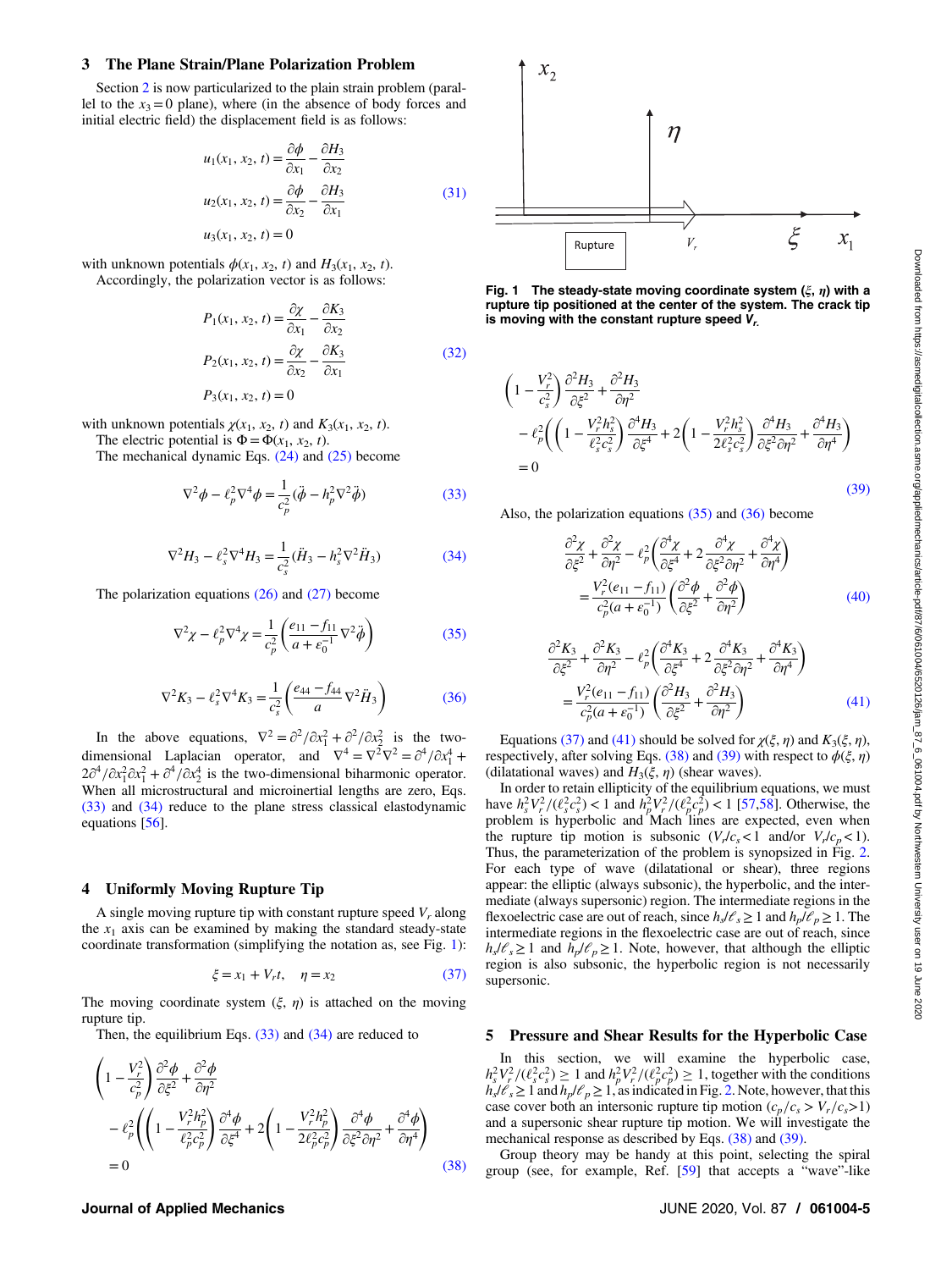<span id="page-5-0"></span>

Fig. 2 Parameterization of the problem according to its three key parameters:  $V/c_s$  and  $c_p/c_s$  (as in the classical case),  $h_p/\ell_p$  and  $h_s/\ell_s$  (arise from the couple stress formulation and indicates dispersion effects). The particular example for PMMA [\[39](#page-8-0)] is also shown as a star.

coordinate). Invariance of the sequence of second and fourth derivatives with respect to the coordinates  $\xi$  and  $\eta$  leads to an exponential representation of the solution for the displacement. We first investigated the shear wave  $(39)$ . If we seek solution with respect to a new variable:

$$
\bar{\eta} = \xi \pm \eta \sqrt{\frac{h_s^2 V_r^2}{\ell_s^2 c_s^2} - 1} \tag{42}
$$

we obtain the invariance  $\ln H_3 = \bar{H}_3(\bar{\eta})$ . Taking into account the partial differential Eq. [\(39\),](#page-4-0) we find that

$$
\left[\frac{d^2\bar{H}_3}{d\bar{\eta}^2} + \left(\frac{d\bar{H}_3}{d\bar{\eta}}\right)^2\right] \left[\frac{h_s^2V_r^2}{\ell_s^2c_s^2} - \frac{V_r^2}{c_s^2}\right] = 0\tag{43}
$$

Now, if  $h_s/\ell_s = 1$ , Eq. (43) is true for any function  $\bar{H}_3(\bar{\eta})$  and the problem reduces to the classic case. Otherwise,

$$
\bar{H}_3(\bar{\eta}) = a_i + \ln[\bar{\eta} + b_i]
$$
\n(44)

where  $a_i$  and  $b_i$  are constants that can be adjusted to fit the boundary conditions along  $\eta = 0^+$ .

Assuming  $h_s^2 \tilde{V}_r^2/(\ell_s^2 c_s^2) > 1$ , Mach-like lines will develop, emanating from the rupture tip, making an angle  $\beta_s$  with the  $\xi$  line, as shown in Fig. 3:

$$
\sin \beta_s = \frac{\ell_s}{h_s} \frac{c_s}{V_r} \tag{45}
$$

The classic supersonic shear solution predicts  $\sin \beta_s^{classic} = c_s/V_r$ and so  $\beta_s \leq \beta_s^{classic}$ . Therefore, Mach cones can appear for subsonic cases, as long as  $h_s^2 V_r^2 / (\ell_s^2 c_s^2) > 1$ , with slopes that are smaller than the classic ones. Note that as we approach the elliptic region,  $h_s^2 V_r^2 / (\ell_s^2 c_s^2) \rightarrow 1$ , the angle  $\beta_s \rightarrow \pi/2$ , which is the limit case of the elliptic region.

Now, let us investigate the dilatation wave [\(38\)](#page-4-0). If we seek solution with respect to a new variable:

$$
\bar{\eta} = \xi \pm \eta \sqrt{\frac{h_p^2 V_r^2}{\ell_p^2 c_p^2} - 1}
$$
 (46)



Fig. 3 Solution for the supershear ( $V_r/c_s$  > 1), but subsonic ( $V_r/c_p$ <1), rupture motion in the hyperbolic regime  $h_p^2 V_r^2 / (\ell_p^2 c_p^2) > 1$ . Two sets of characteristic lines (Mach cone pairs) appear at angles sin  $\beta_s = \ell_s c_s/(h_s V_r)$  and sin  $\beta_p = \ell_p c_p/(h_p V_r)$ .

we obtain the invariance  $\ln \phi = \overline{\phi}(\overline{\eta})$ . Taking into account the partial differential equation [\(38\)](#page-4-0), we find that

$$
\left[\frac{d^2\bar{\varphi}}{d\bar{\eta}^2} + \left(\frac{d\bar{\varphi}}{d\bar{\eta}}\right)^2\right] \left[\frac{h_p^2 V_r^2}{\ell_p^2 c_p^2} - \frac{V_r^2}{c_p^2}\right] = 0\tag{47}
$$

Now, if  $h_p/\ell_p = 1$ , Eq. (47) is true for any function  $\bar{\varphi}(\bar{\eta})$ , and the problem reduces to the classic case. Otherwise,

$$
\bar{\varphi}(\bar{\eta}) = a_i + \ln[\bar{\eta} + b_i] \tag{48}
$$

where  $a_i$  and  $b_i$  are constants that can be adjusted to fit the boundary conditions along  $\eta = 0^+$ .

Assuming  $h_p^2 V_r^2 / (\ell_p^2 c_p^2) > 1$ , additional Mach-like lines will develop (even if  $V_r < c_p$ ). They are emanating from the rupture tip, making an angle  $\beta_p$  with the  $\xi$  line, as shown in Fig. 3:

$$
\sin \beta_p = \frac{\ell_p}{h_p} \frac{c_p}{V_r} \tag{49}
$$

#### 061004-6 / Vol. 87, JUNE 2020 Transactions of the ASME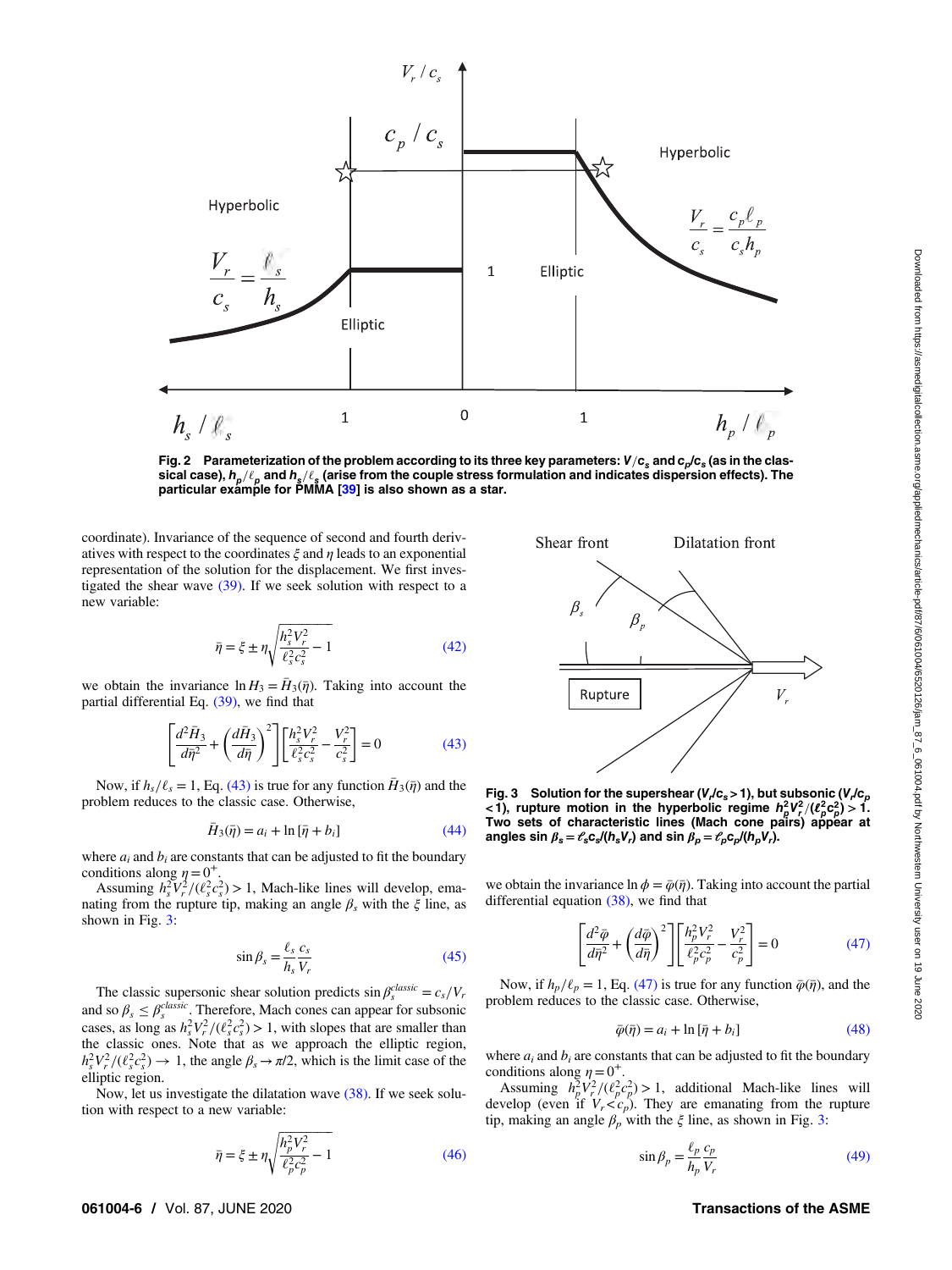<span id="page-6-0"></span>The classic supersonic dilatation solution predicts  $\sin \beta_p^{classic} =$  $c_p/V_r$  and so  $\beta_p \leq \beta_p^{classic}$ . Therefore, Mach cones can appear for subsonic cases, as long as  $h_p^2 V_r^2 / (\ell_p^2 c_p^2) > 1$ , with slopes that are smaller than the classic ones. Note that as we approach the elliptic region,  $h_p^2 V_r^2 / (\ell_p^2 c_p^2) \to 1$ , the angle  $\beta_p \to \pi/2$ , which is the limit case of this regime.

#### 6 Explaining an Experimental Paradox

The recent experiments of Gori et al. investigated the dynamic growth of ultra-fast, shear, ruptures propagating along the interface of two PMMA plates held together, in frictional contact, under remotely applied compression and shear loads. The material of the plates was PMMA, a strongly flexoelectric polymer. These experiments were designed to mimic earthquake rupture growth along, strike-slip, geological faults. They represent the latest version of a class of dynamic rupture investigations, which were first introduced in the late nineties by Rosakis and his coworkers under the name of "laboratory earthquakes." The earlier versions of the "laboratory earthquake" setup involved the use of dynamic photoelasticity (a technique-sensitive shear but insensitive to dilatational deformation fields), and the experiments were conducted using plates of a photoelastic polymer, Hommalate-100. The latest experiments of Gori et al. utilized a new material, PMMA, as well as high-speed DIC, a diagnostic technique, capable of recording full-field maps of all components of displacement, strain, and strain rate near the propagating rupture in real time and at framing rates in excess of 1 milion frames per second [[40,41](#page-8-0)]. The fortuitous use of a new (strongly flexoelectric) material, whose flexoelectric behavior has been studied independently as well as a more advanced diagnostic method capable of visualizing both shear and dilatational discontinuities, has resulted in the unexpected observation of dual sets (both shear and dilatational) of Mach lines emitted from the rupture tips that were propagating close, but well below, the dynamic dilatational wave speed of PMMA. The dual set of Mach lines, which were revealed in the PMMA experiments, is conceptually very similar to that schematically shown in Fig. [3](#page-5-0) on the basis of our theoretical analysis.

In these experiments,  $\beta_p = 86$  deg and  $\beta_s = 32$  deg. The rupture speed, which was independently measured from the rupture length versus time record, was found to be rather constant and was given by  $V_r/c_s = 1.92$  (while  $c_p/c_s = 2.08$ ) and was super shear but clearly subsonic. Obviously, in such a case, classical elastodynamics predicts only one set of Mach lines associated with jumps in shear strains and cannot explain the existence of the second set of dilatation-type Mach lines for such a supershear but clearly subsonic rupture. The present theory, however, provides an explanation of such a behavior. Indeed, if one used Eqs.  $(45)$  and  $(49)$  for estimating the angles of the shear and the dilatational Mach line pairs, respectively, one can retrieve both of the measured angles by simply inputting the measured normalized rupture speed and by assuming the micro length ratios to be equal to of  $h_p/\ell_p = 1.09$  and  $h_s/\ell_s = 1.0$ , respectively. Indeed, this seems to be a very good prediction given the fact that the widely accepted electromechanical properties for PMMA from the open literature, listed in Table [2,](#page-3-0) predict  $h_p/\mathcal{C}_p=$ 1.11 and  $h_s / \ell_s = 1.00$ .

It should also be noted that once the microscale ratios are estimated by the measured rupture speed and Mach line angles, one can determine and mark the experimental conditions in the context of Fig. [2](#page-5-0) where regions of ellipticity and hyperbolicity are identified. On the one hand, the PMMA experiments (identified here with stars) clearly lie in regions where the governing equations, for both the shear and the dilatational potentials, are hyperbolic (regions where characteristics exist), and thus, the present theory accurately predicts the existence of dual sets of Mach lines. On the other hand, it is clear from that figure that if one considers only the position of the star relative to the vertical axis, classical elastodynamics would predict the development of only one pair

of, shear, Mach lines and would be inconsistent with the experiments

#### 7 Conclusions

In this work, we have examined the dynamic flexoelectric problem and solved it for ruptures moving with the constant speed. The flexoelectric material was stated as a dielectric solid that incorporates gradients of electric polarization and flexoelectricity due to strain gradients. The coupling of the mechanical with the electrical problem was condensed in a single mechanical problem with the displacement as prime unknown. The displacement was dissociated into the dilatation-related and the shear-related parts. In doing so, for each displacement part, two naturally emerging lengths (a microstructural and a microinertial one) appear explicitly in the problem. These four lengths are due to the interplay of the shear modulus, the dielectric constants, and the flexoelectric parameters.

Turning to the hyperbolic conditions, our analysis suggests that the slope of the Mach cones also depend on the microstructural as well as the microinertial lengths. Indeed, the slope of the Mach cones is smaller compared to that predicted by classical elasticity. Due to the existence of higher partial derivatives in the governing equations, hyperbolicity may occur at rupture speeds below one or both of the characteristic speeds (subsonic motion), and this is due to the existence of two microinertial lengths that must be higher than the two microstructural lengths.

The analysis indicated that the problem depends on four parameters: the two ratio of the rupture speed to the two wave speeds as in the classical elastodynamic (nondispersive) case and the two ratios of the microinertia to the microstructural lengths (one ratio for shear and one for dilatation), which introduces dispersion characteristics that are not present in the classical case. These parameters were found to break up the supersonic and the subsonic regions introducing intermediate regions inaccessible by classical elastodynamics.

By using our theoretical results, we are able to explain recent, unexpected, experimental observations of "intersonic" frictional rupture growth in PMMA (a strong flexoelectric solid). In these experiments, which were designed to mimic the earthquake rupture growth along frictional faults, both shear and dilatational Mach fronts were observed to form at the tips of dynamic frictional ruptures propagating at speeds above the shear wave speed but below the dilatational wave speed of the surrounding solid. Furthermore, for these experiments, we are able to predict the measured inclination angles of both the shear and the dilatational Mach lines by using independently measured values of the microstructural and microinertial lengths, available in the open literature.

The results are important for understanding the dynamic deformation and fracture/rupture of all dielectrics such as some geomaterials, ceramics, ice, perovskites, and polymers that exhibit strong flexoelectric effect, often uncoupled from piezoelectricity (centrosymmetric materials). Their success in predicting measure behavior in dynamic frictional rupture experiments (Laboratory Earthquakes) also highlights their possible relevance to earthquake source mechanics and earthquake seismology.

Finally, the results also apply to fast rupture that may be modeled in the context of couple stress elasticity. In such cases, the origin of the microstructural and microinertial lengths is very different than that the one proposed in this work. Indeed, atomistic calculations have managed to evaluate the strain gradient elastic tensors. However, little work has been done regarding the calculations of the microinertial lengths, and much remains to be done in this direction. Transient dynamic analysis is necessary to unveil the details of the dispersive nature of the dynamic problem.

#### Appendix: The Completeness of the Helmholtz-Type **Decomposition**

Following Sternberg [[55\]](#page-8-0), we give a short proof (Duhamel-type) for the completeness of the decomposition  $(22)$  and  $(23)$  that leads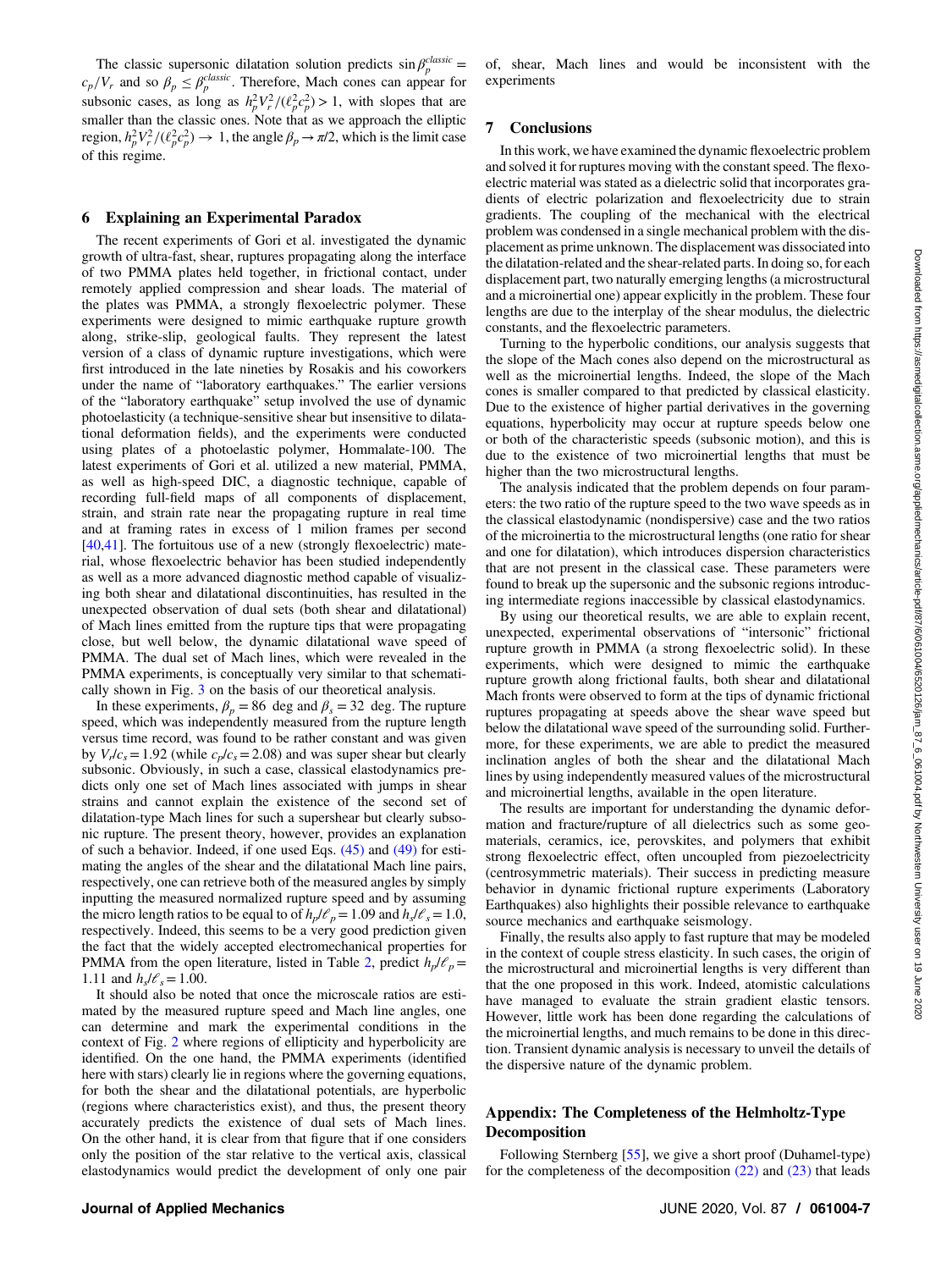to Eqs.  $(24)$ – $(27)$ . We start from the Navier-type of equations  $(20)$ and  $(21)$ , together with Eq.  $(16)$ . Take the gradient on Eqs.  $(21)$  and [\(16\)](#page-2-0) and eliminate the electric potential  $\Phi$  to obtain

$$
(e_{44} - f_{12})\nabla \cdot \nabla^2 \mathbf{u} + (e_{12} + e_{44} - 2f_{44})\nabla^2 \nabla \cdot \mathbf{u}
$$
  
+ 
$$
(b_{44} + b_{77})\nabla \cdot \nabla^2 \mathbf{P} + (b_{12} + b_{44} - b_{77})\nabla^2 \nabla \cdot \mathbf{P}
$$
 (A1)  
- 
$$
(a + \varepsilon_0^{-1})\nabla^2 \nabla \cdot \mathbf{P} = 0
$$

Take the gradient on Eq. [\(20\)](#page-3-0) and replace the decomposition [\(22\)](#page-3-0) and [\(23\)](#page-3-0), with  $\nabla \cdot \mathbf{u} = \nabla^2 \phi$  and  $\nabla \cdot \mathbf{P} = \nabla^2 \chi$  and obtain

$$
(e_{11} - f_{11})\nabla^4 \phi + b_{11}\nabla^4 \chi - (a + \varepsilon_0^{-1})\nabla^2 \chi = 0 \tag{A2}
$$

$$
c_{11}\nabla^4 \phi + (e_{11} - f_{11})\nabla^4 \chi = \rho \nabla^2 \ddot{\phi}
$$
 (A3)

Note that the relations  $()_{11} = ()_{12} + 2()_{44}$  have been used for the material parameters.

Apply the Laplacian operator to Eqs.  $(A2)$  and  $(A3)$  and obtain

$$
(e_{11} - f_{11})\nabla^6 \phi + b_{11}\nabla^6 \chi - (a + \varepsilon_0^{-1})\nabla^4 \chi = 0 \tag{A4}
$$

$$
c_{11}\nabla^{6}\phi + (e_{11} - f_{11})\nabla^{6}\chi = \rho\nabla^{4}\ddot{\phi}
$$
 (A5)

Eliminate  $\chi$  from Eq. (A4), using Eq. (A5), we obtain

$$
-\frac{c_{11}b_{11} - (e_{11} - f_{11})^2}{c_{11}(a + \varepsilon_0^{-1})} \nabla^6 \phi + \nabla^4 \phi = \frac{\rho}{c_{11}} \nabla^2 \ddot{\phi} - \frac{\rho}{c_{11}} \frac{b_{11}}{(a + \varepsilon_0^{-1})} \nabla^4 \ddot{\phi}
$$
\n(A6)

Using Eq.  $(A4)$  with  $(A3)$ , we obtain

$$
-\frac{c_{11}b_{11} - (e_{11} - f_{11})^2}{c_{11}(a + \varepsilon_0^{-1})} \nabla^4 \chi + \nabla^2 \chi = \frac{\rho}{c_{11}} \frac{(e_{11} - f_{11})}{(a + \varepsilon_0^{-1})} \nabla^2 \ddot{\phi} \qquad (A7)
$$

Next, we apply curl operator on Eqs. [\(20\)](#page-3-0) and [\(21\)](#page-3-0) and apply the decomposition [\(22\)](#page-3-0) and [\(23\).](#page-3-0) Noting that  $\nabla \times \mathbf{u} = -\nabla^2 \mathbf{H}$  and  $\nabla \times \mathbf{P} = -\nabla^2 \mathbf{K}$ , we obtain:

$$
(e_{44} - f_{12})\nabla^4 \mathbf{H} + (b_{44} + b_{77})\nabla^4 \mathbf{K} - a\nabla^2 \mathbf{K} = 0 \tag{A8}
$$

$$
c_{44}\nabla^4\mathbf{H} + (e_{44} - f_{12})\nabla^4\mathbf{K} = \rho\nabla^2\ddot{\mathbf{H}} \tag{A9}
$$

Take the Laplacian of Eqs.  $(A8)$  and  $(A9)$  and eliminate K to obtain:

$$
-\frac{c_{44}(b_{44} + b_{77}) - (e_{44} - f_{12})^2}{c_{44}a} \nabla^6 \mathbf{H} + \nabla^4 \mathbf{H} = \frac{\rho}{c_{44}} \nabla^2 \ddot{\mathbf{H}}
$$
\n
$$
-\frac{\rho}{c_{44}} \frac{(b_{44} + b_{77})}{a} \nabla^4 \ddot{\mathbf{H}}
$$
\n(A10)

From  $(A8)$  and  $(A9)$ , we obtain

$$
-\frac{c_{44}(b_{44} + b_{77}) - (e_{44} - f_{12})^2}{c_{44}a} \nabla^4 \mathbf{K} + \nabla^2 \mathbf{K} = \frac{\rho}{c_{44}} \frac{(b_{44} - f_{12})}{a} \nabla^4 \ddot{\mathbf{H}}
$$
\n(A11)

Finally, the electric potential  $\Phi$  can be found from  $\chi$  using

$$
-\varepsilon_0 \nabla^2 \Phi + (e_{11} - f_{11}) \nabla^2 \chi = 0 \tag{A12}
$$

Note that Eqs.  $(A6)$  and  $(A10)$  can be used for the static case, if  $\rho = 0$  (see Maraganti et al. [\[19](#page-8-0)]).

From Eqs.  $(A6)$  and  $(A10)$ , we can obtain

$$
-\frac{c_{11}b_{11} - (e_{11} - f_{11})^2}{c_{11}(a + \varepsilon_0^{-1})} \nabla^4 \phi + \nabla^2 \phi - \frac{\rho}{c_{11}} \ddot{\phi} + \frac{\rho}{c_{11}} \frac{b_{11}}{(a + \varepsilon_0^{-1})} \nabla^2 \ddot{\phi} = \bar{a}
$$
\n(A13)

$$
-\frac{c_{44}(b_{44} + b_{77}) - (e_{44} - f_{12})^2}{c_{44}a} \nabla^4 \mathbf{H} + \nabla^2 \mathbf{H} - \frac{\rho}{c_{44}} \ddot{\mathbf{H}}
$$
\n
$$
+\frac{\rho}{c_{44}} \frac{(b_{44} + b_{77})}{a} \nabla^2 \ddot{\mathbf{H}} = \mathbf{\bar{b}}
$$
\n(A14)

The new functions  $\bar{a}(\mathbf{x}, t)$  and  $\bar{b}(\mathbf{x}, t)$  are harmonic:

$$
\nabla^2 \bar{a} = 0 \nabla^2 \bar{b} = 0 \tag{A15}
$$

Define  $\bar{A}(\mathbf{x}, t)$  and  $\bar{B}(\mathbf{x}, t)$  as follows:

$$
\frac{\rho}{c_{11}}\ddot{\vec{A}} - \frac{\rho}{c_{11}}h_p^2 \nabla^2 \ddot{\vec{A}} = \bar{a}
$$
 (A16)

$$
\frac{\rho}{c_{44}}\ddot{\mathbf{\bar{B}}}-\frac{\rho}{c_{44}}h_s^2\nabla^2\ddot{\mathbf{\bar{B}}}=\mathbf{\bar{b}}
$$
 (A17)

which are also harmonic

$$
\nabla^2 \bar{A} = 0 \quad \nabla^2 \bar{B} = 0 \quad \nabla \cdot \bar{B} = 0 \tag{A18}
$$

Define now the new functions  $\phi_1(\mathbf{x}, t) = \phi + \overline{A}$  and  $H_1(x, t) = H + \bar{B}$ . It can be shown that

$$
-\frac{c_{11}b_{11} - (e_{11}-f_{11})^2}{c_{11}(a+\varepsilon_0^{-1})}\nabla^4\phi_1 + \nabla^2\phi_1 - \frac{\rho}{c_{11}}\ddot{\phi}_1 + \frac{\rho}{c_{11}}\frac{b_{11}}{(a+\varepsilon_0^{-1})}\nabla^2\ddot{\phi}_1 = 0
$$
\n(A19)

$$
-\frac{c_{44}(b_{44} + b_{77}) - (e_{44} - f_{12})^2}{c_{44}a} \nabla^4 \mathbf{H}_1 + \nabla^2 \mathbf{H}_1 - \frac{\rho}{c_{44}} \ddot{\mathbf{H}}_1
$$
\n
$$
+\frac{\rho}{c_{44}} \frac{(b_{44} + b_{77})}{a} \nabla^2 \ddot{\mathbf{H}}_1 = \mathbf{0}
$$
\n(A20)

Now, take  $\mathbf{u} = \nabla \phi_1 + \nabla \times \mathbf{H}_1 + \mathbf{u}^*$  and  $\mathbf{u}^* = -\nabla \overline{A} - \nabla \times \overline{B}$ . Using the identity  $\nabla^2 \mathbf{\bar{B}} = \nabla \nabla \cdot \mathbf{\bar{B}} - \nabla \times \nabla \times \mathbf{\bar{B}}$ , we obtain

$$
\nabla \cdot \mathbf{u}^* = 0, \quad \nabla \times \mathbf{u}^* = \vec{0} \tag{A21}
$$

Then, there exist a (harmonic) function  $\phi_2(\mathbf{x}, t)$  such that

$$
\mathbf{u}^* = \nabla \phi_2, \quad \nabla^2 \phi_2 = 0 \tag{A22}
$$

Thus,

$$
\mathbf{u} = \nabla \phi_1 + \nabla \phi_2 + \nabla \times \mathbf{H}_1 \tag{A23}
$$

Inserting Eq. (A23) in the original equations (A20), (A21), and (A16) and taking  $\mathbf{P} = \nabla \chi + \nabla \chi_1 + \nabla \times \mathbf{K}$  with  $\nabla^2 \chi_1 = 0$  and  $\nabla \cdot \mathbf{K} = 0$ , we obtain  $\nabla \phi_2 = \mathbf{0}$ . Therefore,  $\phi_2 = \alpha(t) + t\beta(\mathbf{x}) + g(\mathbf{x})$ with  $\nabla^2 \beta = 0$  and  $\nabla^2 \gamma = 0$ . Define  $\mathbf{u} = \nabla \phi_3 + \nabla \times \mathbf{H}_1$  with  $\nabla \cdot$  $\mathbf{H}_1(\vec{x}, t) = 0$  and  $\mathbf{P} = \nabla \chi_2 + \nabla \times \mathbf{K}$  with  $\chi_2 = \chi + \chi_1$  and then

$$
-\frac{c_{11}b_{11} - (e_{11} - f_{11})^2}{c_{11}(a + \varepsilon_0^{-1})} \nabla^4 \chi_2 + \nabla^2 \chi_2 = \frac{\rho}{c_{11}} \frac{(e_{11} - f_{11})}{(a + \varepsilon_0^{-1})} \nabla^2 \ddot{\phi}_3 \qquad (A24)
$$

$$
-\frac{c_{44}(b_{44} + b_{77}) - (e_{44} - f_{12})^2}{c_{44}a} \nabla^4 \mathbf{K} + \nabla^2 \mathbf{K}
$$

$$
=\frac{\rho}{c_{44}} \frac{(b_{44} - f_{12})}{a} \nabla^4 \ddot{\mathbf{H}}_1 \qquad (A25)
$$

This concludes the completeness theorem.

#### Acknowledgment

A. J. R. acknowledges support from the US Geological Survey (USGS) (Grant No. G20AP00037) and from the 2019 Caltech/ MCE Big Idea Fund (BIF).